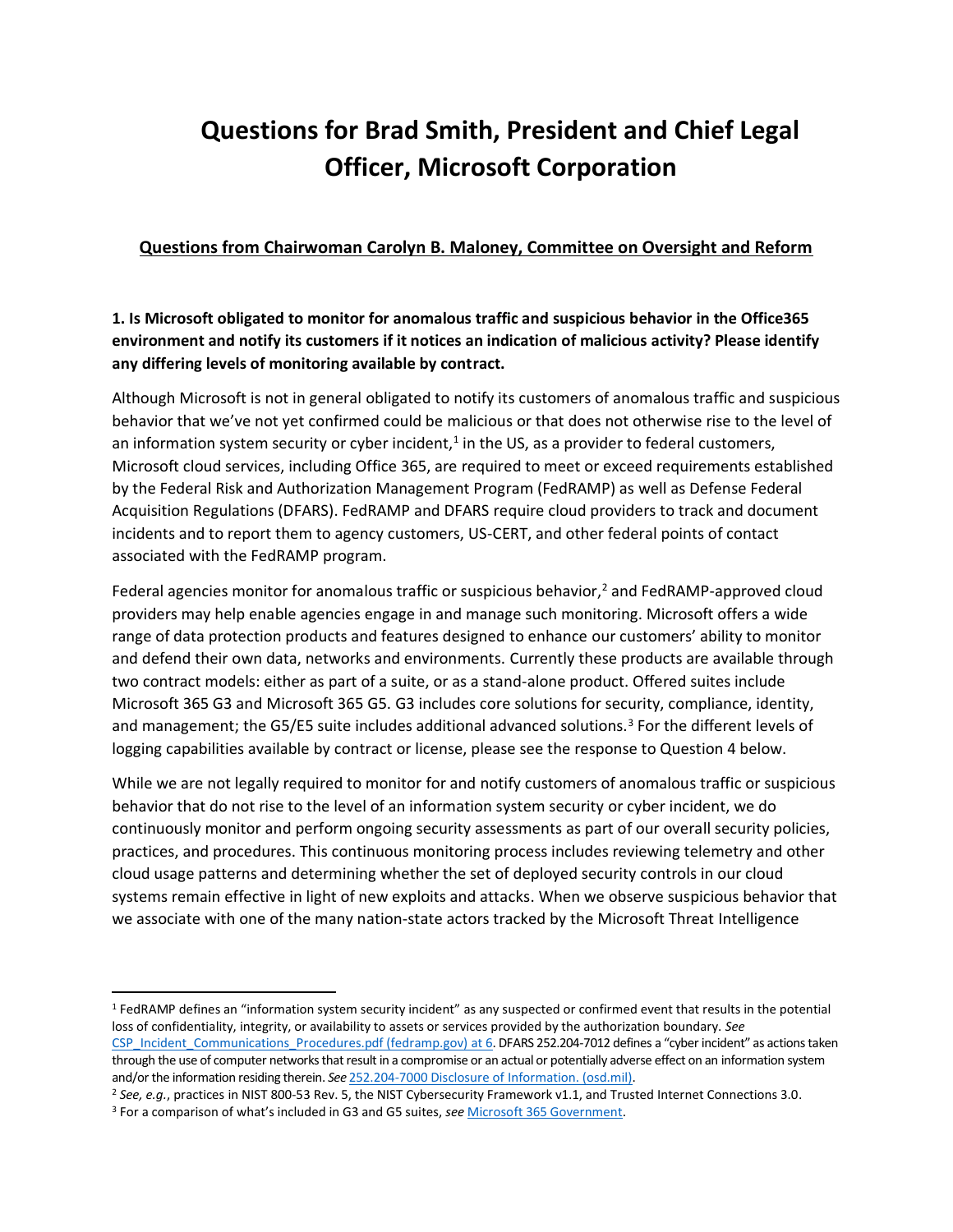Center (MSTIC)<sup>4</sup> and that we think indicates a threat or compromise of a customer's Office 365 account, we do notify the customer of the threat and provide any actionable information.

**2. We understand that customers of Microsoft and victims of this breach may not have been able to view the communications between the Microsoft cloud server and external servers associated with the malicious activity, but that Microsoft is in a position to see that traffic. For example, during testimony, Mr. Smith stated that "[o]nce [the attackers gained access to the victim's cloud services], we were able to see them because we scan the services that we run every day with a specific eye towards some particular threats." Has Microsoft received any requests for assistance in monitoring from government customers? Please identify which government agencies or components have made such a request.** 

Microsoft has received requests from several government customers in the wake of recent attacks and has been providing support, including for the U.S. government. However, Microsoft cannot comment on specific customer requests due to confidentiality obligations. Any questions about government agency requests for monitoring support are best directed to U.S. federal agencies. In addition, Microsoft's Detection and Response Team (DART)<sup>5</sup> has been working with customers to help them better understand particular threats and risks in their operating environment, particularly following in the wake of the NOBELIUM<sup>6</sup> attack. We also work with customers to ensure they understand the capabilities of the security services available to them in Azure and Microsoft or Office 365; these services provide great visibility into the security of their environment and threats against them.

## **3. Please provide a breakdown of the specific logging you provide to the following federal agencies and departments for the Office365 environment:**

- **a. Department of Commerce,**
- **b. Department of Energy,**
- **c. Federal Aviation Administration,**
- **d. Department of Health and Human Services,**
- **e. Department of Homeland Security,**
- **f. Department of Justice,**
- **g. National Aeronautics and Space Administration,**
- **h. Department of State, and**
- **i. Department of the Treasury.**

The Chief Information Officers at each agency and department can best provide information about whether and how they utilize the various logging capabilities that they have available.

**4. Please provide an overview of the range of logging Microsoft provides to federal customers under the various licenses, such as G3 and G5. Please identify the least and most amount of logging that you performed under these licenses, and identify the cost difference between the licenses.** 

<sup>&</sup>lt;sup>4</sup> [Microsoft uses threat intelligence to protect, detect, and respond to threats](https://www.microsoft.com/en-us/itshowcase/microsoft-uses-threat-intelligence-to-protect-detect-and-respond-to-threats)

<sup>5</sup> [Microsoft Detection and Response Team \(DART\)](https://www.microsoft.com/security/blog/microsoft-detection-and-response-team-dart-blog-series/)

<sup>6</sup> Nobelium Resource Center – [Microsoft Security Response Center](https://msrc-blog.microsoft.com/2020/12/21/december-21st-2020-solorigate-resource-center/)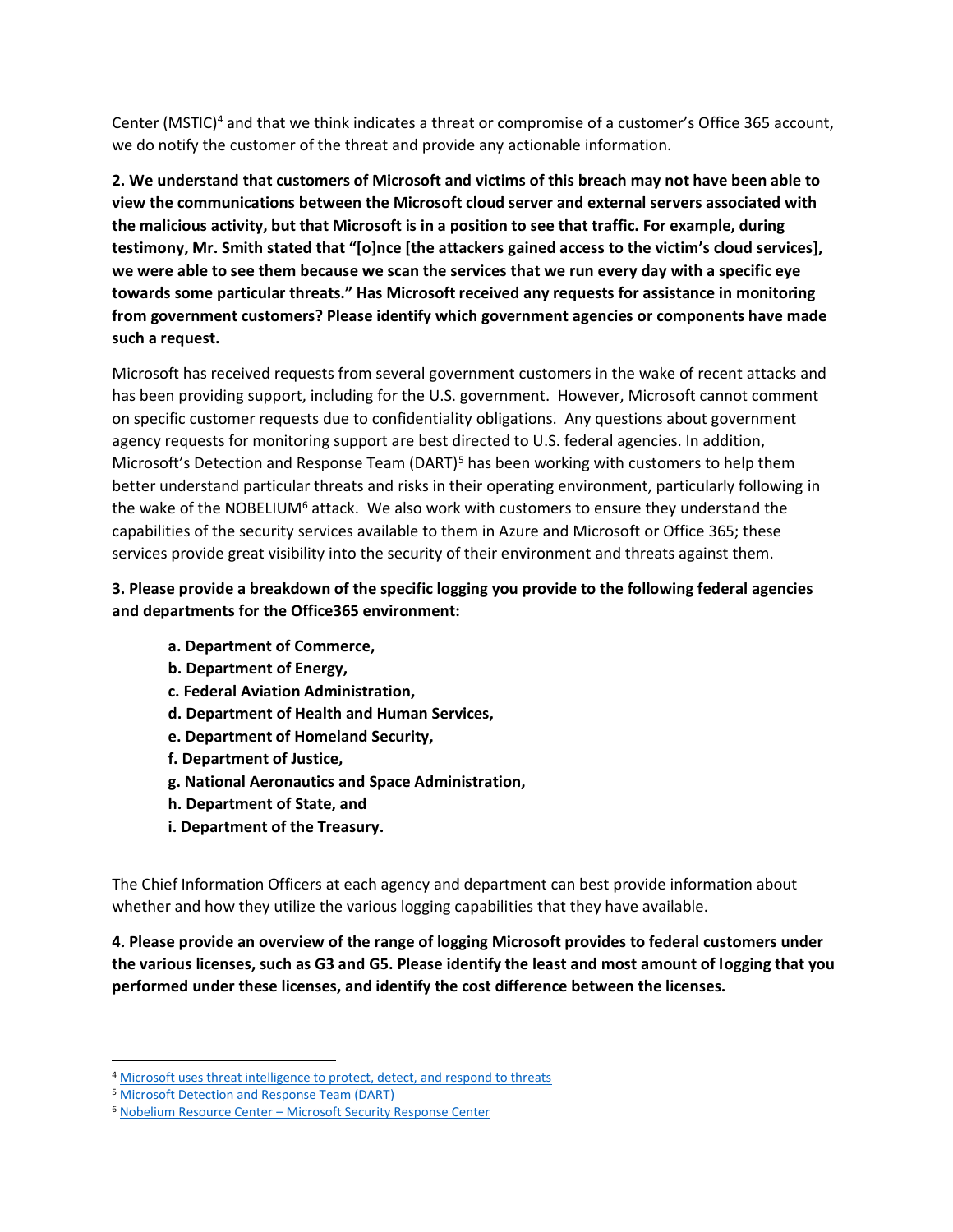The logging capabilities for Microsoft licenses for federal customers include either Basic Audit<sup>7</sup> or Advanced Audit.<sup>8</sup>

Basic Audit captures more than 400 events from dozens of services, and audit records are stored for 90 days. Using the Application Programming Interface (API) referenced below, customers can also search audit logs, export the raw data, and format it into an Excel file, which they can then store and use as they deem appropriate.

Advanced Audit, for the Office 365 and Microsoft 365 Government environments, captures two additional events beyond those events for which there are logging reports provided by Basic Audit; these events are associated with users accessing and sending mail items. <sup>9</sup> With Advanced Audit, audit records can also be stored for longer than 90 days. All Exchange, SharePoint and Azure Active Directory audit records are retained for one year by default.<sup>10</sup> Advanced Audit also allows administrators to set policies to increase the retention period of other audit records from the default of 90 days to one year. With an additional add-on license, audit logs can also be retained for 10 years.

Both Basic Audit and Advanced Audit enable collected audit records to be accessible through the Office 365 Management Activity API. The API allows customers to export audit records for their own use and retention, with Advanced Audit providing faster performance.

The licenses that are available for federal customers and include Basic Audit are:

- Office 365 Government F3
- Office 365 Government G1
- Office 365 Government G3
- Microsoft 365 Government G3

The licenses that are available for federal customers and include Advanced Audit are:

- Office 365 Government G5
- Microsoft 365 Government G5

There are two separate optional bundles of features that can be combined with the Microsoft 365 Government G3 license to add Advanced Audit. These include:

- Microsoft 365 G5 Compliance
- Microsoft 365 G5 eDiscovery and Audit

Pricing depends on many factors, including whether a customer chooses to procure services based on an offered suite or as stand-alone products. The Microsoft 365 G5 eDiscovery and Audit add-on is the smallest increment that increases a customer's audit record retention from 90 days to one year; the add-on includes some additional features beyond Advanced Audit.

<sup>7</sup> [Search the audit log in the Security & Compliance Center -](https://docs.microsoft.com/en-us/microsoft-365/compliance/search-the-audit-log-in-security-and-compliance?view=o365-worldwide) Microsoft 365 Compliance | Microsoft Docs

<sup>8</sup> Advanced Audit in Microsoft 365 - [Microsoft 365 Compliance | Microsoft Docs](https://docs.microsoft.com/en-us/microsoft-365/compliance/advanced-audit?view=o365-worldwide)

<sup>9</sup> Advanced Audit in Microsoft 365 - [Microsoft 365 Compliance | Microsoft Docs;](https://docs.microsoft.com/en-us/microsoft-365/compliance/advanced-audit?view=o365-worldwide#:~:text=%20Advanced%20Audit%20in%20Microsoft%20365%20%201,Activity%20API.%20Organizations%20that%20access%20auditing...%20More) note that, beyond Office 365 and Microsoft 365 environments, Advanced Audit provides logging reports for two additional events related to conducting searches in

Exchange Online or SharePoint Online (i.e., Advanced Audit captures four additional events total for other environments). <sup>10</sup> Manage audit log retention policies - [Microsoft 365 Compliance | Microsoft Docs](https://docs.microsoft.com/en-us/microsoft-365/compliance/audit-log-retention-policies?view=o365-worldwide#more-information)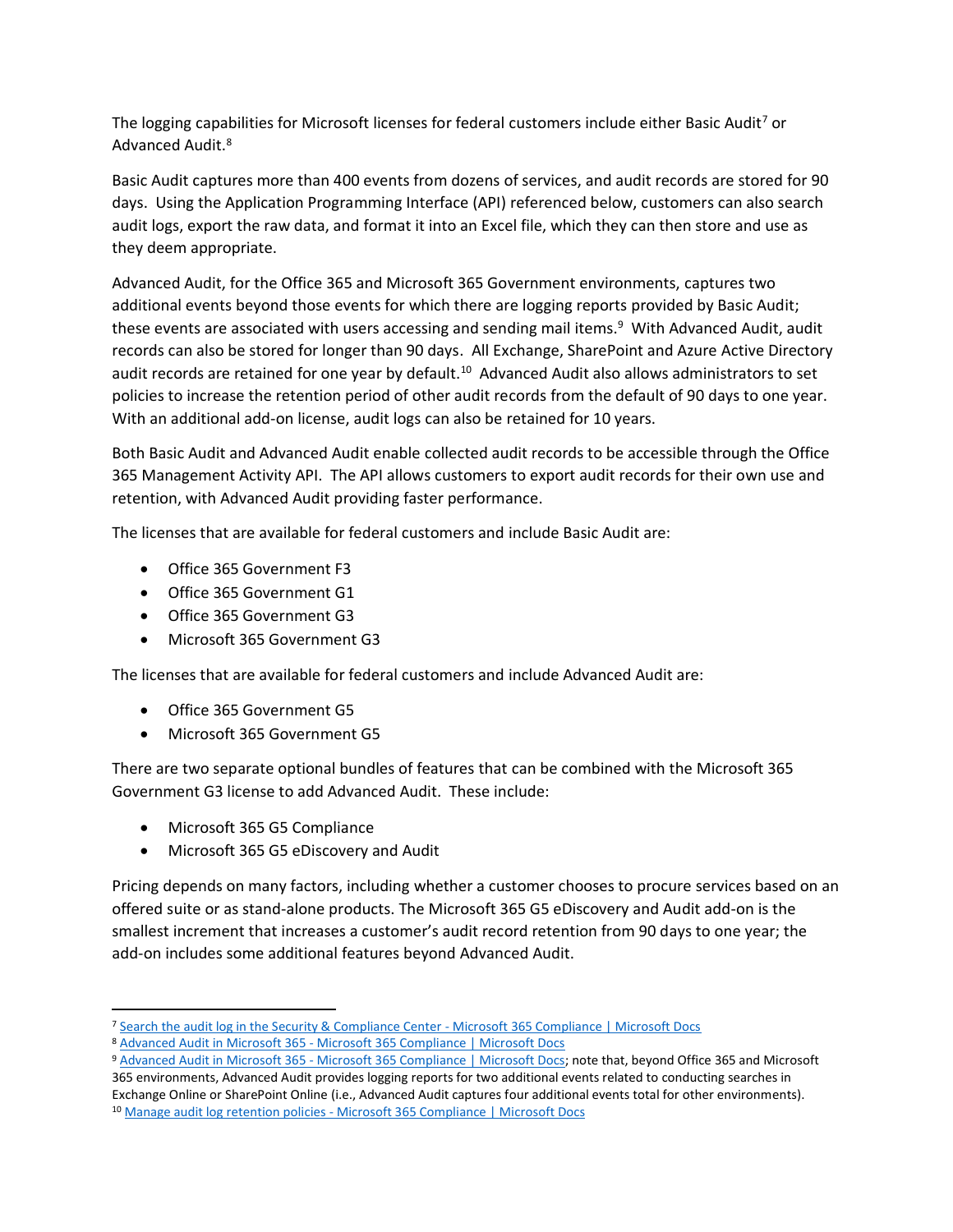We appreciate that some U.S. federal customers have recently raised questions about the costs associated with Advanced Audit and their ability to store audit logs with Microsoft for a longer time period. While we work to address their questions and work collaboratively toward a long-term solution, we are now offering all U.S. federal customers that use our Government Cloud a one-year free trial of Advanced Audit. More details are available in our recent announcement: [Addressing Audit Log Storage](https://cloudblogs.microsoft.com/industry-blog/microsoft-in-business/government/2021/04/14/addressing-audit-log-storage-for-u-s-federal-government-customers/)  [for U.S. Federal Government Customers -](https://cloudblogs.microsoft.com/industry-blog/microsoft-in-business/government/2021/04/14/addressing-audit-log-storage-for-u-s-federal-government-customers/) Microsoft in Business Blogs.

## **5. During the hearing, Mr. Smith stated that "it is a fairly standard aspect of Federal contracting practices that agencies restrict a company, like Microsoft, from sharing with others in the Federal Government when a particular agency has been hacked in this way." Please provide examples of contractual provisions that prevent Microsoft from being able to share breach information.**

Microsoft takes confidentiality and security very seriously. Information about an individual customer's security posture and any security incident is sensitive, non-public information that Microsoft protects in accordance with the non-disclosure and confidentiality obligations in its license agreements. These terms and conditions prohibit Microsoft from disclosing the details of a breach to a third party unless required by law or directed by the customer. While the "U.S. Government" may be a distinct entity, products and services are procured by agency; thus, the agency is the contracting party.

Standard confidentiality language from our license agreements include:

*"Confidential Information" is non-public information that is designated "confidential" or that a reasonable person should understand is confidential, including Customer Data and any Statement of Services. Confidential Information does not include information that (1) becomes publicly available without a breach of this agreement, (2) the receiving party received lawfully from another source without a confidentiality obligation, (3) is independently developed, or (4) is a comment or suggestion volunteered about the other party's business, products or services*.

A notification of a cyberattack, or a request for assistance or support, would qualify as confidential information, a conclusion shared by federal agencies that are Microsoft customers.

Our agreements also state:

*Neither party will disclose that Confidential Information to third parties, except to its employees, Affiliates, contractors, advisors and consultants ("Representatives") and then only on a need-toknow basis under nondisclosure obligations at least as protective as this agreement*.

This language ensures that confidential information is protected by both parties to the agreement. In this case, that includes any entity that is not a party to the contract or covered by the defined term "Representatives," including other agencies of the U.S. government or even other branches of the U.S. government, a conclusion shared by federal agencies that are Microsoft customers.

Another standard contracting term, which is also present in Microsoft's agreements, includes:

*A party may disclose the other's Confidential Information if required by law; but only after it notifies the other party (if legally permissible) to enable the other party to seek a protective order*.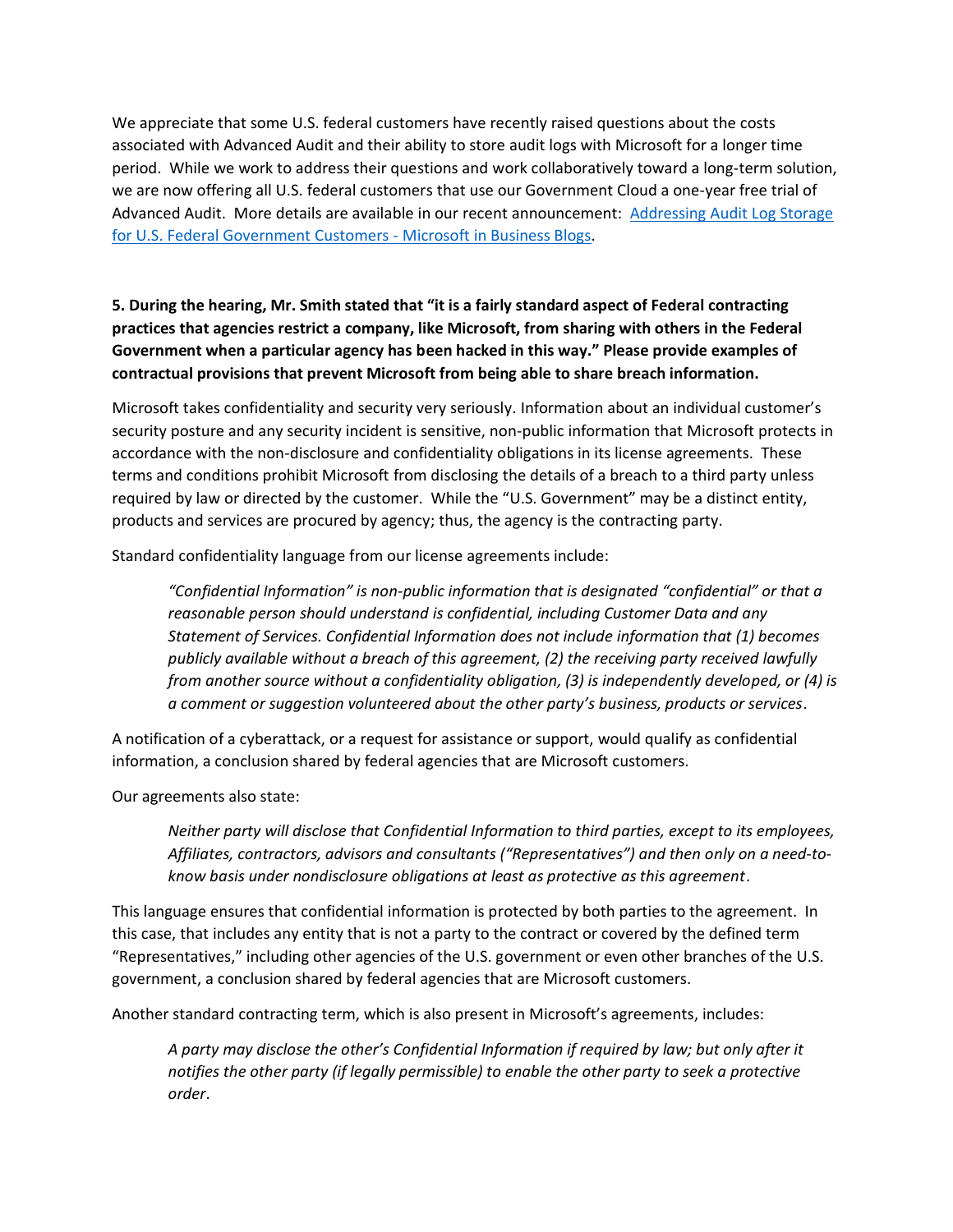In the case of the NOBELIUM attacks against U.S. government agencies, a law requiring notification to another agency would have enabled Microsoft to notify customers of our obligation to disclose and our intent to comply with that legal obligation. At present, we need to request customer (the victim) permission to disclose that customer's confidential information (the attack) to a third party (i.e., the Dept. of Homeland Security). A legislative solution or executive action could address that issue and enable notification of incidents that meet whatever criteria are set in law.

#### **6. Please provide a breakdown of your expected costs associated with this breach**

Microsoft does not have a breakdown of costs associated with the NOBELIUM response. Our internal incident response teams were mobilized as a part of our response, and Microsoft provided support to our customers, partners, and governments needing engagement during the incident.

## **Questions from Rep. Jim Cooper**

**During the House Committee on Oversight and Reform hearing on February 26, 2021, on the role of your companies in the "SolarWinds breach," I asked each of you about your company's errors and omissions insurance. Only Mr. Smith said that Microsoft was self-insured.** 

**In SolarWinds' IPO Prospectus from 2018, SolarWinds stated, "[d]espite our security measures, unauthorized access to, or security breaches of, our software or systems could result in the loss, compromise or corruption of data, loss of business, severe reputational damage adversely affecting customer or investor confidence, regulatory investigations and orders, litigation, indemnity obligations, damages for contract breach, penalties for violation of applicable laws or regulations, significant costs for remediation and other liabilities." SolarWinds continued, "… [o]ur errors and omissions insurance coverage covering certain security and privacy damages and claim expenses may not be sufficient to compensate for all liabilities we incur."** 

**As SolarWinds warned investors, E&O insurance could help protect the company from hacks or attacks, but might not be able to do so completely, and such coverage does nothing for your customers. There are several ways that insurance could affect your company: 1) it protects you, not your customers, so it is not necessarily aligned with your customers' interests; 2) it creates a moral hazard for your company that diminishes your interest in securing your own software, particularly if your insurance coverage is extensive; and 3) it means that future premium increases could increase your company's attention on securing your software from hacks.** 

**When I asked each of you for information regarding your insurance coverage related to security breaches, you stated that you would need to find the answers and submit them for the record. Again, I am asking you each the following questions:** 

**1. If your company has errors and omissions insurance coverage for damages incurred from security breaches, or other cyber liability insurance for costs related to security breaches, please provide:** 

**a. What claims is your company making to your insurers related to the SolarWinds breach?**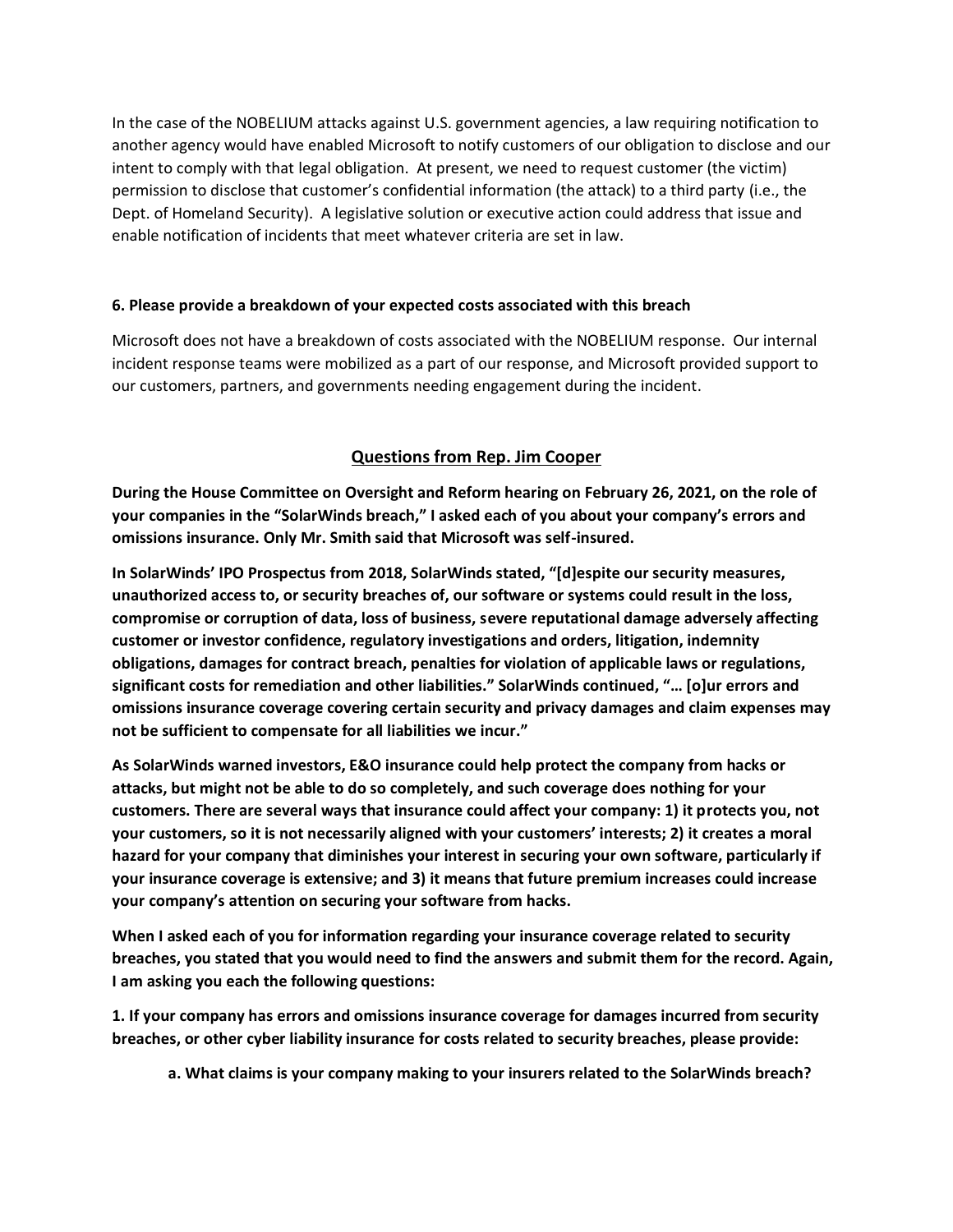Due to our size and the nature of our risks, conventional errors and omissions insurance is not available to Microsoft. In lieu of such coverage, we self-insure extensively and supplement with a 'manuscript' insurance program that is tailored to Microsoft's needs and that covers a slice of the spectrum of risks that would typically fall into the errors and omissions line of insurance coverage. This program also includes a very large self-insured retention that Microsoft would bear before the insurance would begin to apply. With regard to this matter, we expect any impact to be self-insured.

We have not submitted any *claim* regarding the SolarWinds event. We have submitted a "notice of circumstance which may give rise to a claim." This notice has the effect of designating to the 2020 policy period any future claim which may arise from this event, although we have not made any determination to raise such a claim given that we expect any impact to be selfinsured.

#### **b. How much money was paid, or is expected to be paid, by your insurers for these claims?**

Since no claims have been submitted, no recovery is anticipated.

#### **c. Since filing these claims, will your insurance premiums increase, or do you expect them to increase? If so, by how much?**

The insurance industry is currently experiencing a "hard market" for cyber insurance, meaning that, as insured losses have grown in recent years, insurance premium rates are increasing, and underwriting is growing more restrictive. Though we have not filed claims, we have experienced premium rate increases and anticipate future increases roughly in line with general trends.

#### **2. Which insurance companies provide your errors and omission insurance, or other insurance related to security breaches? If you are self-insured, is there an internal mechanism in your company that serves the same function?**

With respect to this risk, we are not currently using any "internal mechanism," such as captive insurance, to manage the exposure.

Twenty-eight insurance companies have positions in the manuscript insurance mentioned above. While we do not have express permission to disclose their names publicly, we engage with nearly every acceptably rated (i.e., financially stable) insurance company that is willing to offer acceptable terms, pricing and capacity.

#### **3. What are the major insurance companies that provide this coverage to your industry?**

Microsoft does not maintain such a list. The National Association of Insurance Commissioners (NAIC) has published their [2019 Report on the Cybersecurity Insurance and Identity Theft Coverage Supplement,](https://content.naic.org/sites/default/files/inline-files/Cyber_Supplement_2019_Report_Final%20%281%29.pdf) which shows the top twenty *standalone* and *package* cyber insurance companies by direct premium written and market share, using 2018 data.